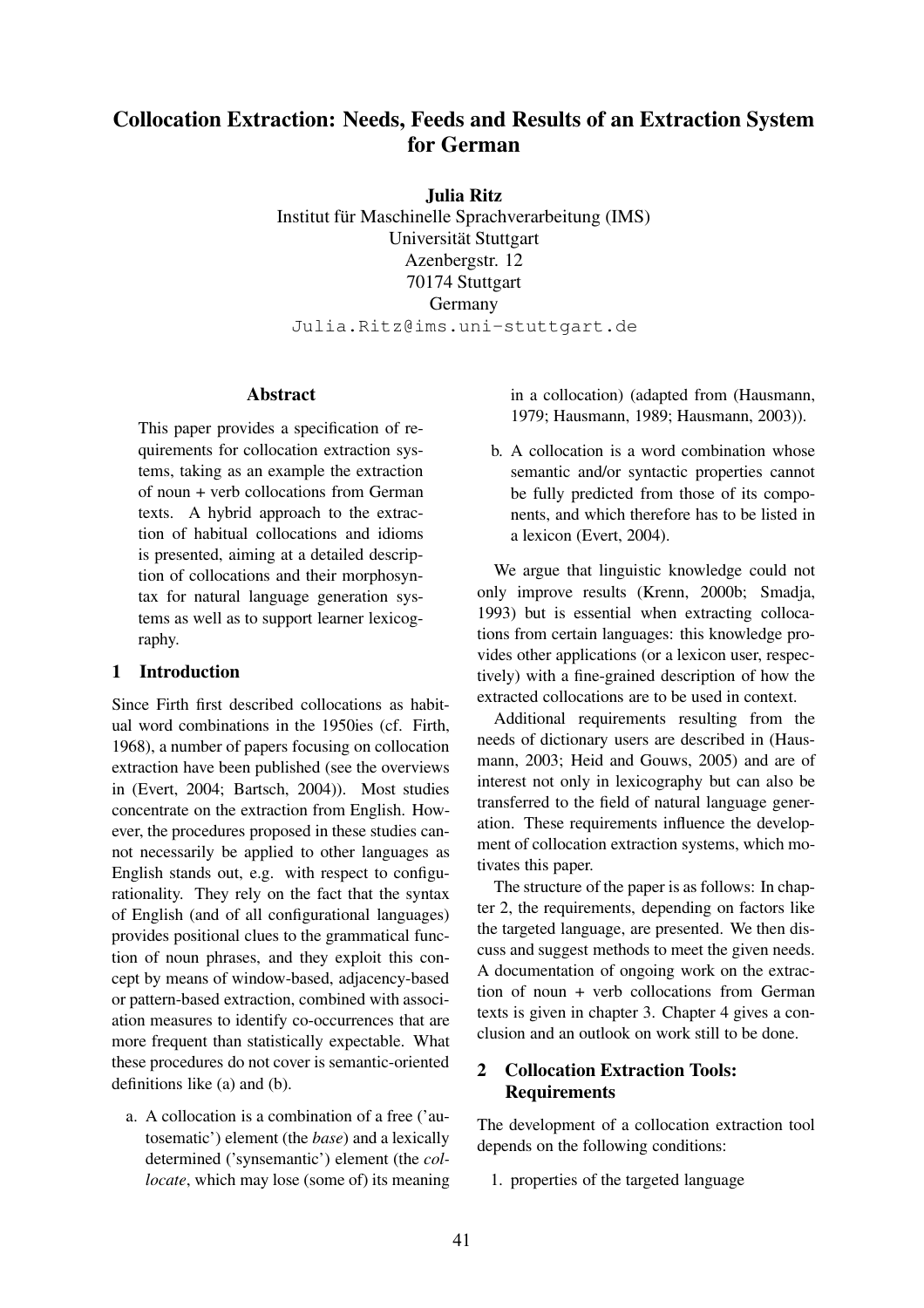- 2. the targeted application
- 3. the kinds of collocations to be extracted
- 4. the degree of detail

Whereas issues 1 to 3 deal with the collocation itself, issue 4 is focused at the collocation in context, i.e. its behaviour (from a syntagmatic analysis point of view) or, respectively, its use (from a generation perspective).

## **2.1 Language factors**

One of the most important factors is, of course, the targeted language and its main characteristics with respect to word formation and word order. Depending on word and constituent order, the pros and cons of positional vs. relational extraction patterns need to be considered. Positional patterns (based on adjacency or a 'window') are adequate for configurational languages, but in languages with rather free word order, words belonging to a phrase or collocation do not necessarily occur within a predefined span<sup>1</sup>.

Extracting word combinations using relational patterns (represented by part of speech (PoS) tags or dependency rules) offers a higher level of abstraction and improves the results (cf. (Krenn, 2000b; Smadja, 1993)). However, this requires part of speech tagging and possibly partial parsing. A system extracting word combinations by applying relational patterns, obviously profits from language specific knowledge about phrase and sentence structure and word formation. One example is the order of adjective  $+$  noun pairs: in English and German, the adjective occurs left of the noun, whereas in French, the adjective can occur left or right of the noun. Another example is compounding, handled differently in different languages: noun + noun in English, typically separated by a white space (e.g. *death penalty*) vs. noun + prepositional phrase in French (e.g. *peine de mort*) vs. compound noun in German (e.g. *Todesstrafe*). Consequently, language specific word formation rules need to be considered when designing extraction patterns. For languages with a rich inflectional morphology where the individual word forms are rather rare, frequency counts and results

of statistical analyses are little reliable. To allow a grouping of words sharing the same lemma, lemmatisation is crucial.

#### **2.2 Application factors**

Other important factors are the targeted application (i.e. analysis vs. generation) and, to some extent resulting from it, factors (3.) and (4.), above. Depending on the purpose of the tool (or lexicon, respectively), the collocation definition chosen as an outline may vary, e.g. including transparent and regular collocations (cf. (Tutin, 2004)) for generation purposes, but excluding them for analysis purposes. In addition, a more detailed description of the use of collocations in context (e.g. information about preferences with respect to the determiner, etc.) is needed for generation purposes than for text analysis.

## **2.3 Factors of collocation definition**

Collocations can be distinguished on two levels: the formal level and the content level. On the formal level, a collocation can be classified according to the structural relation between its elements. Typical patterns are shown in table  $1<sup>2</sup>$  (taken from (Heid and Gouws, 2005)).

On the content level, there are regular, transparent, and opaque collocations (according to (Tutin, 2004)) and, taking definition (b) into account, idioms as well. However, as a classification at the content level needs detailed semantic description, we see no means of accomplishing this goal other than manually at the moment.

## **2.4 Contextual factors**

(Hausmann, 2003; Heid and Gouws, 2005; Evert et al., 2004) argue that collocations have strong preferences with respect to their morphosyntax (see examples (1) and (2)) and may be combined (see example (3)). The collocation in example (1) ('to charge somebody') is restricted with respect to the determiner (*null determiner*) of the base, whereas the same base shows a strong preference for a (*definite or indefinite*) determiner when used

<sup>&</sup>lt;sup>1</sup>In German, e.g., in usual verb second constructions with a full verb in the left sentence bracket (topological field theory see (Wöllstein-Leisten et al., 1997)), particles of particle verbs appear in the right sentence bracket. The middle field (containing arguments and possibly adjuncts of the verb) is of undetermined length.

 $2$ Abbreviations in table 1:

advl - adverbial

prd - predicative

subj - subject

obj - object

pobj - prepositional object

dat - dative case

gen - genitive case

quant - quantifying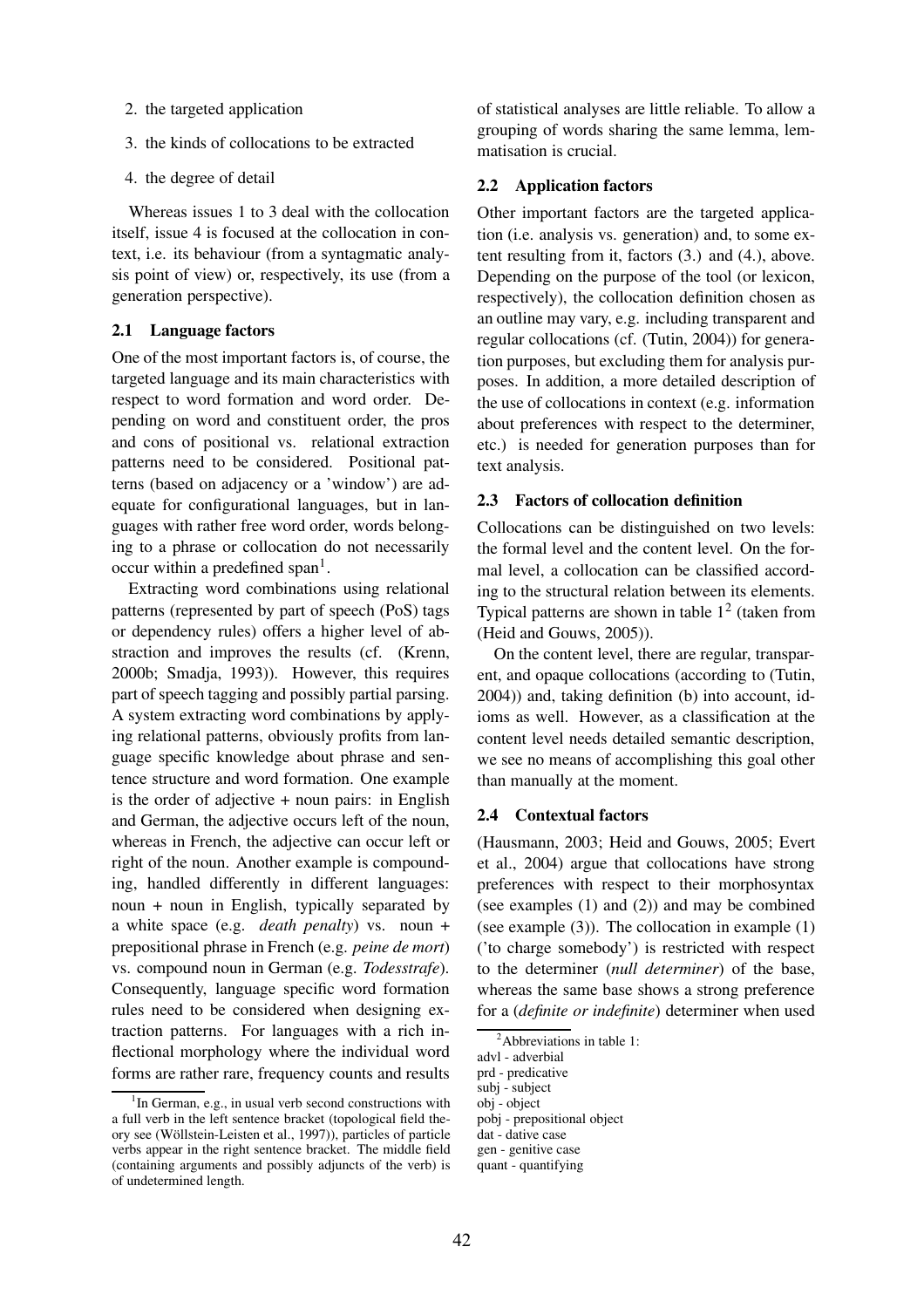| No.                                             | <b>Type</b>                 | <b>Example</b>              |  |
|-------------------------------------------------|-----------------------------|-----------------------------|--|
| 1                                               | $N + Adi$                   | tiefer Schlaf               |  |
| $\overline{2}$                                  | $Adi + Adv$                 | tief rot                    |  |
| 3                                               | $V + Adv$                   | tief schlafen               |  |
| 4                                               | $V + NP_{advl}$             | Bauklötze staunen           |  |
| 5                                               | $V + N_{subj}$              | Frage + sich stellen        |  |
| 6                                               | $V + N_{dat}$               | Anforderungen + genü-       |  |
|                                                 |                             | gen                         |  |
| 7                                               | $V + N_{obj}$               | Frage + aufwerfen           |  |
| 8                                               | $V + \underline{PP}_{pobj}$ | $zu + Darstellung + gelan-$ |  |
|                                                 |                             | gen                         |  |
| 9                                               | $V + Adj_{prd}$             | verrückt spielen            |  |
| 10                                              | $N + N_{gen}$               | Einreichung des Antrags     |  |
| 11                                              | $N_{quant} + N$             | ein Schwarm Heringe         |  |
| the category containing the base is underlined. |                             |                             |  |

Table 1: Collocational patterns

with a different collocate (example (2), 'to drop a lawsuit'). Example (3) shows two collocations sharing the base can form a collocational sequence (example taken from (Heid and Gouws, 2005)).

- (1) ø Anklage erheben
- (2) die/eine Anklage fallenlassen
- (3) *Kritik* üben + scharfe *Kritik* scharfe *Kritik* üben

For both natural language generation systems and lexicography, such information is highly relevant. Therefore, the extraction of contextual information (called 'context parameters' in the following) should be integrated into the collocation extraction process.

## **3 Extracting noun + verb collocations from German**

The standard architecture for collocation extraction systems contains three stages (cf. (Krenn, 2000)): a more or less detailed linguistic analysis of the corpus text (preprocessing), an extraction step and a statistic filtering of the extracted word combinations. We follow this architecture (see figure 1). However, our hypothesis differs from other approaches. Collocations are often restricted with respect to their morphosyntax. We test to what extent they can be identified via these restrictions.

## **3.1 Approach**

In an experiment, we extracted relational word combinations (verb + subject/object pairs) from German newspaper texts.

The syntactic patterns for the extraction of these combinations concentrate on verb-final constructions as in example (4) and verb second constructions with a modal verb in the left sentence bracket according to the topological field theory (see (Wöllstein-Leisten et al., 1997)) as in example (5). The reason is that, in these constructions, the particle forms one word with the verb (see example (6)), as opposed to usual verb second constructions (see example (7)). Thus, we need not recombine verb + particle groups that appear separatedly.

- (4) ... wenn Wien einen *Antrag* auf Vollmitgliedschaft *stellt*. ('if Vienna an *application* for full membership *puts*') (if Vienna *applies* for full membership)
- (5) ... kann Wien einen *Antrag* auf Vollmitgliedschaft *stellen*. ('might Vienna an *application* for full membership *put*.') (Vienna might *apply* for full membership.)
- (6) ..., daß er ein Schild *auf*stellt. ('that he a sign *up*puts') (that he puts up a sign)
- (7) Er stellt ein Schild *auf*. ('He puts a sign *up*.') (He puts up a sign.)

## **Preprocessing**

As data, we used a collection of 300 million words from German newspaper texts dating from 1987 to 1993. The corpus is tokenized and PoStagged by the Treetagger (Schmid, 1994), then chunk annotated by YAC (Kermes, 2003). The chunker YAC determines phrase boundaries and heads, and disambiguates agreement information as far as possible. It is based on the corpus query language cqp (Christ et al.,  $1999)^3$ , which can in turn be used to query the chunk annotations.

## **Data Extraction**

The syntactic patterns used to extract verb + subject/object combinations are based on PoS tags and chunk information. These patterns are represented using cqp macros (see figure 2). The cqp syntax largely overlaps with regular expressions.

 $3$ http://www.ims.uni-

stuttgart.de/projekte/CorpusWorkbench/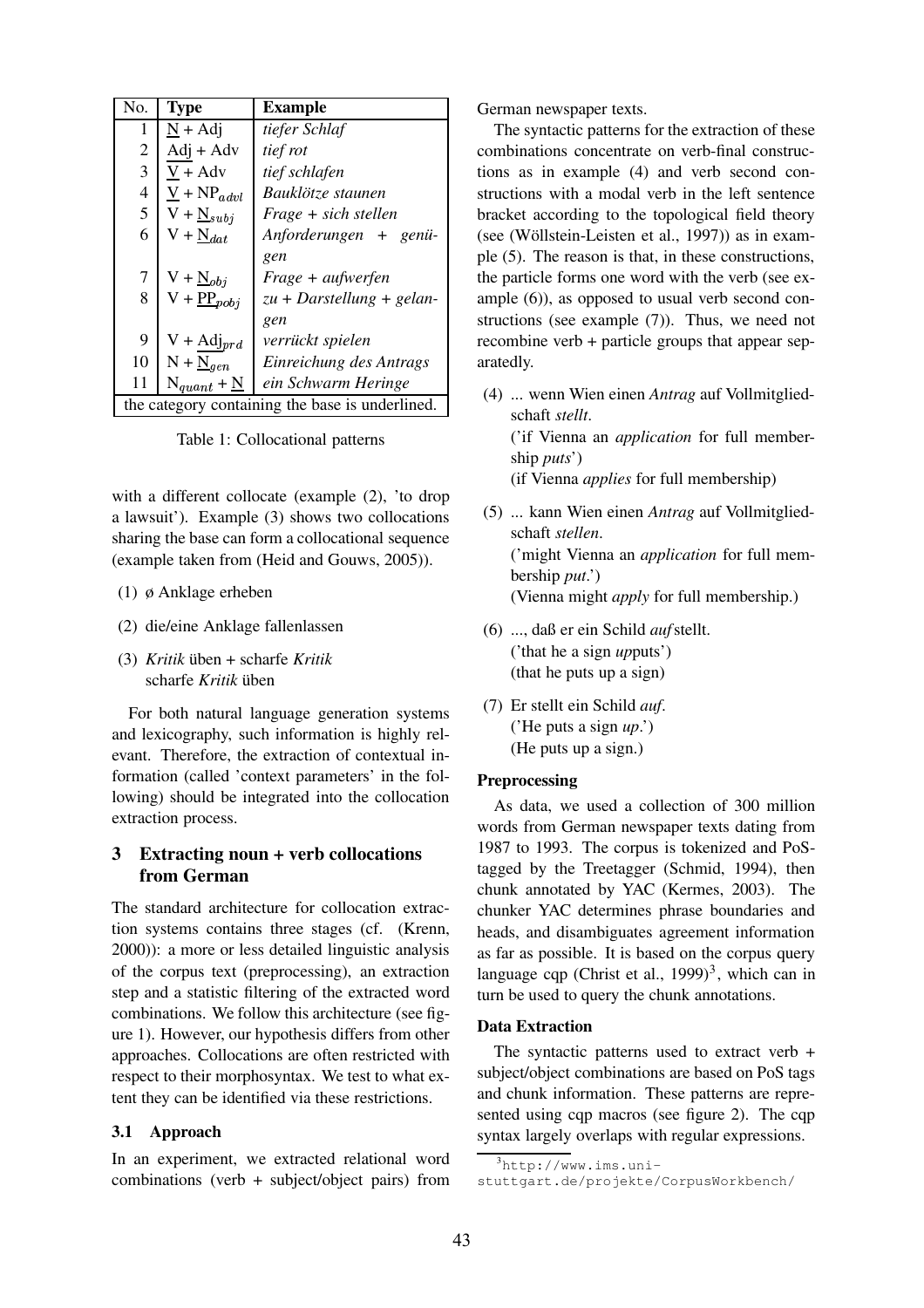

Figure 1: Tool architecture

```
( 1) MACRO n_vfin(0)
(2) (
(3) [pos = "(KOUS|VMFIN)"]
(4) [ ] *(5) <np>
(6) [!pp
( 7) & _.np_f not contains "ne"
( 8) & _.np_f not contains "pron"
( 9) & _.np_f not contains "meas"
(10) & _.np_h != "@card@"]+
(11) </np>
(12)[pos != "($.|KOUS|VMFIN)"]*
(13)[pos = "V. *"]+
(14)[pos = "($.|KON)"]
(15)(16);
```
Figure 2: sample macro

Line (1) of figure 2 contains the name of the macro and the number of its parameters. In line (3), a word PoS tagged KOUS (subordinating conjunction) or VMFIN (finite modal verb) is requested, followed by an arbitrary number ('\*') of words without any restrictions (line (4)). Line (5) indicates the start of a nominal phrase (np), line (11) its end. The elements within this np (one or more words, as indicated by '+') must not be part of a prepositional phrase (pp) to avoid the extraction of  $pp + verb$  (line (6), see example (8)). In addition, the np must be neither a named entity (ne, see line  $(7)$ ) nor a pronoun (pron, line  $(8)$ ) nor an

np of measure (meas, line (9), see example (9)), nor must its head be a cardinal number (card, line (10), see example (10)). An arbitrary number of words may follow the np (punctuation marks (PoS tagged  $\varsigma$ .), subordinating conjunctions and finite modal verbs excluded). At least one verb is required (line (13), all PoS tags for verbs start with a capital  $\gamma v^4$ ). Line (14) indicates the end of the subclause or sentence.

- (8) ... kann [zur *Verfügung*]<sub>pp</sub> gestellt werden.
- (9) ... weil davon jährlich  $[3,5]$  *Tonnen*]  $_{np}$   $_{meas}$ eingeführt werden.
- (10) ... obwohl er  $[1989]_{nn \, card}$  noch dort arbeitete.

By applying the macro to the corpus, all sequences of words matching the pattern are extracted.

From these sequences, the following information is made explicit (cf. (Heid and Ritz, 2005)):

- lemma of the noun (potential base)
- lemma of the verb (potential collocate)
- number of the noun (singular, plural)
- ) case of the noun

<sup>&</sup>lt;sup>4</sup>The search condition is underspecified with respect to the finiteness and the role of the verb (auxiliary, modal or full verb). Thus, line (13) matches verbal complexes. It also covers cases where full verbs are accidentally PoS tagged modal or auxiliary verbs.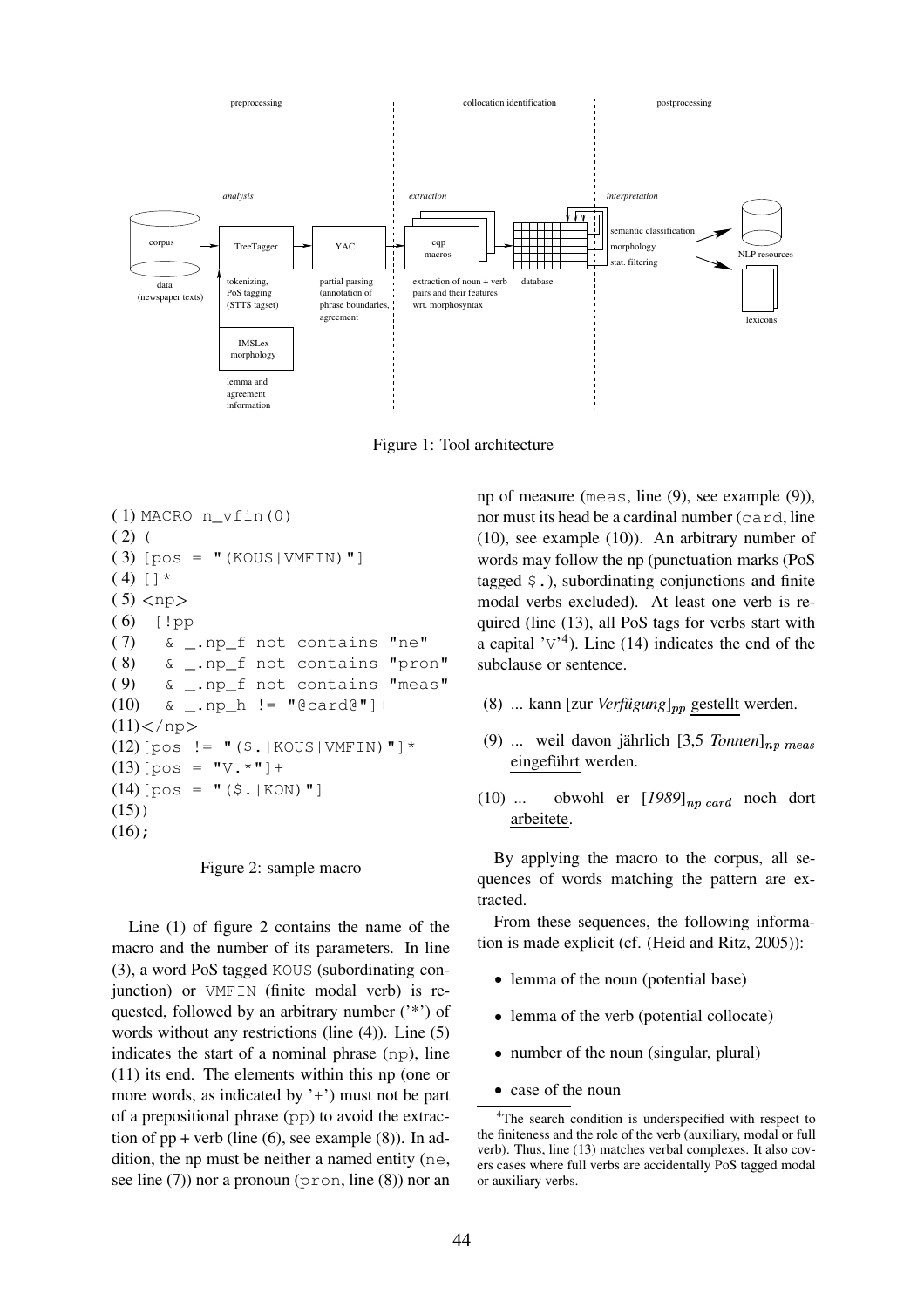- determination of the noun (definite, indefinite, null, demonstrative, quantifier)
- modification of the noun (adjective, cardinal number, genitive np, compound noun etc.)
- negation (yes/no)
- auxiliaries and modal verbs
- original phrase from the corpus

For each instance found, the lemmas of noun and verb along with all the context parameters mentioned above are stored as feature value pairs in a relational data base. The database can be queried via SQL. See figure 3 for a sample query asking for distinct lemma pairs, ordered by frequency (in descending order), and figures 5 and 4 for more specific queries and some of their results.

```
SELECT COUNT(*) AS f,
n_lemma, v_lemma
FROM comfea1
GROUP BY n_lemma, v_lemma
ORDER BY f DESC;
```
Figure 3: sample query

## **Filtering**

The instances extracted in the previous step are grouped according to noun and verb lemmas, i.e. instances of the same lemma pair form one group. Within these groups, a relative frequency distribution is computed for each of the features. For queriability reasons, the results of this postprocessing are also stored in the database, as shown in figure 1. A word combination is chosen as a collocation candidate if a preference (specified by a threshold of e.g. 60% of the occurrences) for a certain feature value (singular / plural, presence / absence of a determiner, definite / indefinite / demonstrative / possessive / quantifying determiner, presence of modifying elements) is discovered.

## **3.2 Results**

From 300 million words, we extracted more than 1.3 million noun + verb combinations, the instances of 726,488 different lemma pairs. 10,934 of these lemma pairs appeared with a minimum

```
SELECT COUNT(*) AS f,
n_lemma, v_lemma
FROM comfea1
WHERE neg = '+'
GROUP BY n_lemma, v_lemma
ORDER BY f DESC;
```

| f          | ∣n lemma            |   | v lemma      |
|------------|---------------------|---|--------------|
| 11521 Rede |                     |   | sein         |
|            | 748   Angabe        |   | machen       |
|            | 322   Einigung      |   | l erzielen   |
|            | 228   Chance        |   | l haben      |
|            | 217   Forderung     |   | l erfüllen   |
|            | 188   Problem       |   | l lösen      |
|            | $151 \perp$ Rolle   |   | spielen      |
|            | 131   Auskunft      |   | geben        |
|            | 127   Stellungnahme | I | abgeben      |
|            | 120   Alternative   |   | geben        |
|            | 110   Interesse     |   | l haben      |
|            | 110   Angabe        |   | l bestätigen |
| 102        | ∣ Geld              |   | haben        |

Figure 4: sample query: word combinations from negated phrases

frequency of 10. Sample results are shown in figure  $6<sup>5</sup>$ .

We evaluated collocation candidates with a frequency of at least 100. Within the 323 most frequent collocation candidates, we found 213 collocations (including 11 idioms). This corresponds to a precision of  $66\%$  (see table  $2^6$ ). As a comparison, a window-based study was carried out on the same (PoS-tagged) data. In this study, the window was defined in a way that up to two tokens (excluding sentence boundaries and finite full verbs) were allowed to appear between a noun (PoS tagged NN) and a finite full verb (PoS tagged VVFIN). Log-likelihood<sup>7</sup> was used as an association measure. The precision of this approach is  $41\%$ <sup>8</sup>.

Abbreviations in figure 6:

c - rated as a collocation in evaluation

i - rated as an idiom in evaluation.

For chosing collocation candidates, a threshold of 60% is used. However, additional preferences are displayed for values greater than 50%.

<sup>6</sup>Abbreviations in table 2:

log-l - window-based approach using log-likelihood

feat - pattern-based approach using morphosyntactic features <sup>7</sup>www.collocations.de

<sup>8</sup>Note that partial matches, such as *Verfügung + stellen*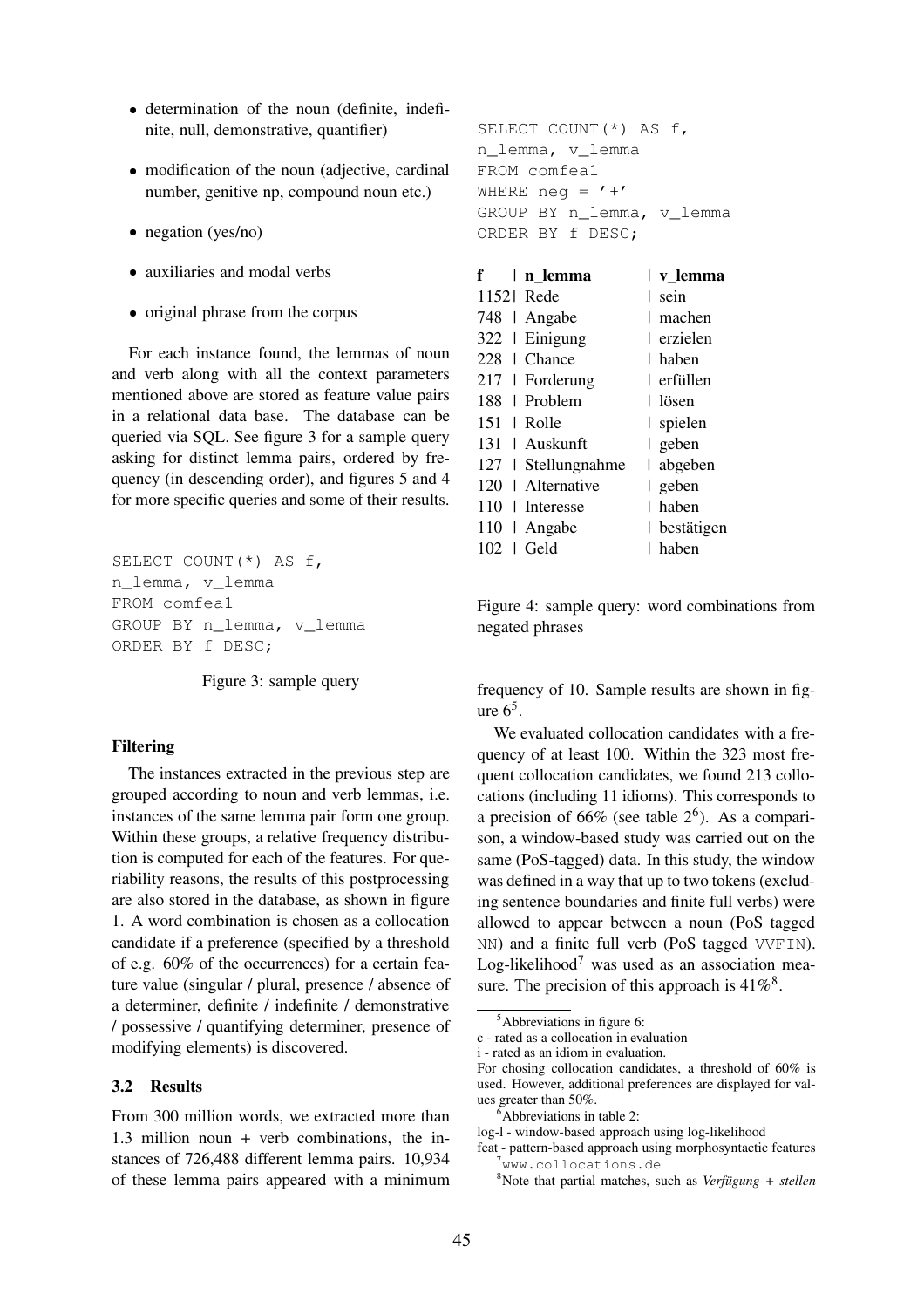SELECT COUNT(\*) AS f, n\_lemma, v\_lemma FROM comfea1 WHERE cas =  $'$ Akk' GROUP BY n\_lemma, v\_lemma ORDER BY f DESC;

| f   | n lemma<br>I   | I<br>v_lemma       |
|-----|----------------|--------------------|
| 507 | Beitrag<br>I   | leisten            |
| 237 | Antrag<br>I    | stellen<br>I       |
| 173 | Eindruck<br>I  | erwecken<br>I      |
| 173 | Weg<br>L       | finden<br>I        |
| 167 | Umsatz<br>I    | steigern<br>I      |
| 145 | Hut<br>L       | nehmen<br>I        |
| 140 | Bericht        | vorlegen<br>I      |
|     | 135   Betrieb  | aufnehmen<br>I     |
| 121 | Sprung<br>L    | schaffen<br>I      |
| 120 | Ausschlag<br>I | geben              |
| 116 | Mut<br>I       | haben<br>I         |
| 111 | Sitz<br>I      | haben<br>I         |
| 106 | Weg<br>I       | I<br>ebnen         |
| 105 | Zuschlag       | erhalten<br>I      |
| 104 | Platz<br>I     | finden<br>I        |
| 100 | Anspruch<br>I  | haben<br>I         |
| 94  | Tod<br>I       | feststellen<br>I   |
| 93  | Zusammenhang   | geben<br>I         |
| 90  | Vertrag        | unterzeichnen<br>I |
| 90  | Riegel         | vorschieben        |
|     |                |                    |

Figure 5: sample query: verb + accusative object

However, the evaluation criteria from definitions (a) and (b) remain vague or even contradictory for some of the results. First, there is the problem of semantic equivalence: does the combination express more than its elements (consider example (11))? Secondly, definitions (a) and (b) may judge the same example differently: *Anteil nehmen* (example (12)) is usually agreed upon to be a support verb construction, but the distinction of the noun *Anteil* as the base (making the main contribution to the meaning) is questionable. On the other hand, its unpredictable syntactic properties (e.g. null determiner) and semantics (partial loss of meaning of the collocate *nehmen*) make it clear that this combination has to be listed in a lexicon.

|                                  | $log-1$ | feat |
|----------------------------------|---------|------|
| collocation candidates           | 700     | 323  |
| collocations (manually verified) | 290     | 213  |
| precision                        | 41%     | 66%  |

Table 2: evaluation results

For evaluation purposes, combinations judged collocations by either (or both) of the definitions were marked as correct matches. In cases like example (11), combinations were marked as correct matches if no alternative collocate existed for describing the denoted situation or event.

(11) *Chance + haben* ('*to have a/the chance*')

(12) *Anteil + nehmen* ('*to commiserate*')

## **4 Conclusion and Outlook**

We presented a system for collocation extraction that takes into account the behaviour or use of collocations in context. Profiting from linguistic information (PoS tagging, chunking), the tool reaches a precision of 66% on the top 323 candidates by frequency. On the same data, a windowbased approach relying only on PoS information reached a precision of 41%.

As the extracted word combinations as well as their context parameters (including the original evidence from the corpus) are stored in a database, the tool also supports explorative research in lexicography.

However, there are some enhancements worth doing: Especially when dealing with low frequencies, relative frequencies lack reliability. Therefore, we suggest computing a confidence interval as proposed in (Evert, 2004b; Heid and Ritz, 2005; Ritz, 2005).

As indicated in figure 1, several postprocessing steps can be added to the system, e.g. enabling a sorting of collocation candidates with compound nouns by the morphological heads of their base.

In order to get more data, the extraction from verb first and verb second constructions is also possible. To complete the tool, extraction patterns for collocations of different syntactic relations (cf. table 1) could be designed.

<sup>(</sup>without the corresponding preposition), have been treated as correct matches in 72 cases.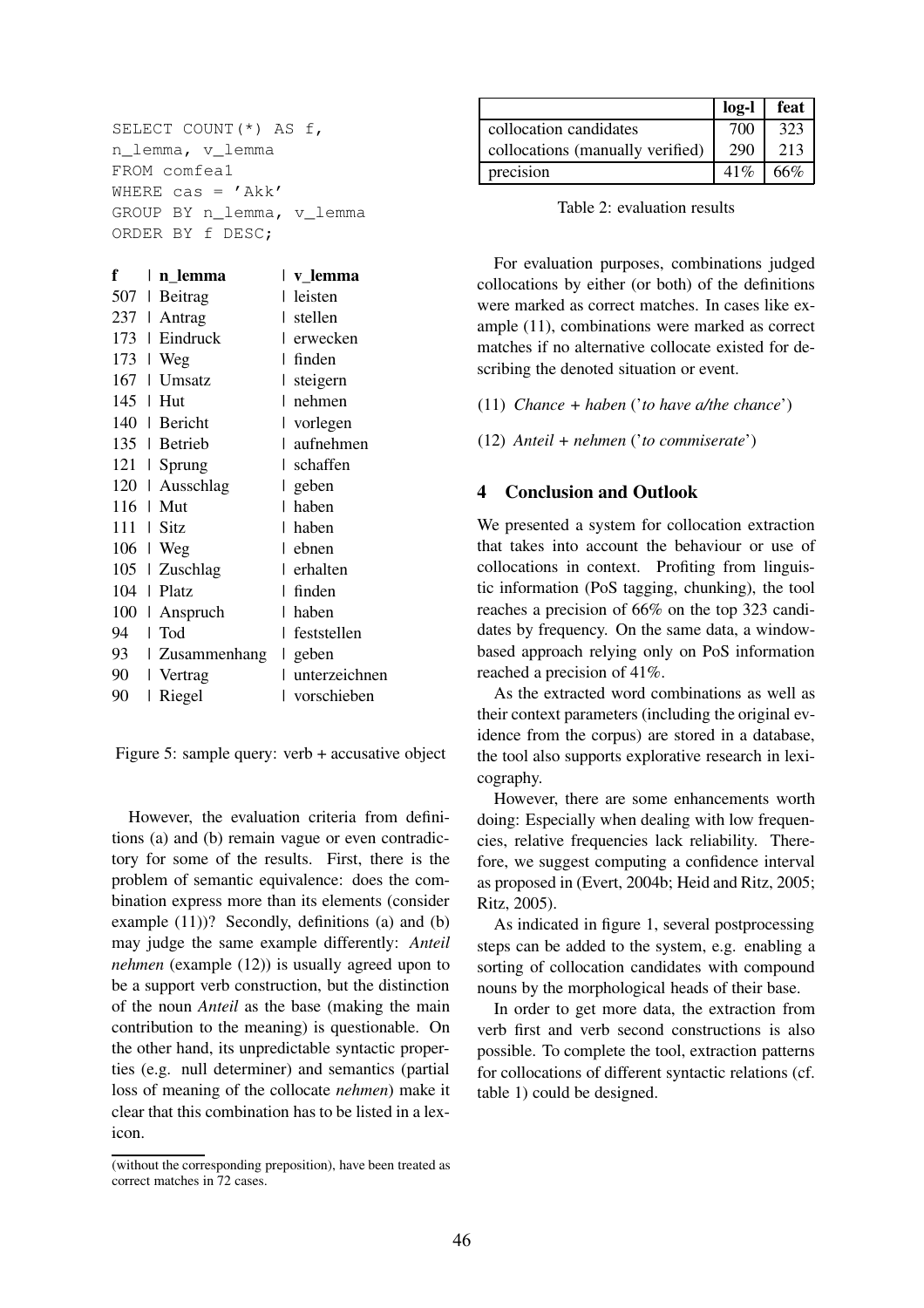| n lemma             | $ $ v lemma | total   restrictions                                                                      |
|---------------------|-------------|-------------------------------------------------------------------------------------------|
| -   Polizei         |             | Imitteilen   5689  sq(100%), det(99.49%), def(99.49%), modif(53.84%)                      |
| c   Rede            | l sein      | $2144$   sq(99.81%), det(99.16%), quant(53.59%)                                           |
| -   Sprecher        |             | Imitteilen   1401   sq(94.15%), det(99.21%), indef(93.36%), modif(68.31%)                 |
| $c$   $Fall$        | I sein      | $1233$ sq(99.03%), det(97.32%), def(96.03%)                                               |
| -   Kantonspolizei  |             | Imitteilen   1094  sq(99.82%), det(59.60%), def(59.60%), modif(100%)                      |
| -   Behörde         |             | mitteilen   952   pl(82.14%), det(99.89%), def(99.37%), modif(63.13%)                     |
| cl Stellung         | I nehmen    | 831   sq(99.88%), no_det(88.21%)                                                          |
| c   Angabe          |             | I machen   802   pl (98.50%), det (93.64%), quant (93.27%)                                |
| -   Polizeisprecher |             | Imitteilen   737   sq(90.91%), det(92.67%), indef(90.77%), modif(100%)                    |
| i   Rolle           |             | spielen   724   sq(98.62%), det(97.93%), indef(65.61%)                                    |
| cl Problem          |             | lösen   690   det (89.13%), def (64.06%), modif (51.88%)                                  |
| -   Zeitung         |             | l berichten 1670 1sq(94.78%), det(94.78%), def(91.79%), modif(83.28%)                     |
|                     |             | -   Nachrichtenagentur   melden   667   sq(98.95%), det(98.20%), def(97.90%), modif(100%) |
| c   Rechnung        |             | l tragen   661   sg(100%), no_det(98.94%)                                                 |
| -   Unternehmen     |             | I mitteilen   655   sq(98.16%), det(98.32%), def(98.32%), modif(66.26%)                   |
| c   Chance          |             | I haben   614   sq(85.67%), det(86.31%)                                                   |
| cl Beitrag          |             | l leisten   575   sq(96.70%), det(95.65%), indef(52.70%), modif(62.54%)                   |
| -   Polizei         |             | l berichten 1564 1 sg(100%), det(98.40%), def(98.40%)                                     |
| cl Einigung         |             | lerzielen   551   sq(99.82%), det(92.20%), quant(58.26%)                                  |
| -   Sprecher        | l saqen     | $1508$   sq(76.38%), det(97.83%), indef(76.18%), modif(56.69%)                            |
| cl Arbeit           |             | l aufnehmen   492   sg(98.37%), det (98.37%), poss(76.62%)                                |
| cl Ziel             |             | lerreichen 1476   sq(78.78%), det(96.22%)                                                 |
|                     |             | -   Nachrichtenagentur  berichten   454   sq(100%), det(98.90%), def(98.90%), modif(100%) |
| c   Druck           | l ausüben   | $1451$   sq(100%), no_det(88.70%), modif(74.72%)                                          |
| cl Erfolg           | l haben     | 438   sq(99.32%), no_det(78.54%)                                                          |
| -   Frau            | l sein      | $1425$   sq(54.59%), det(50.12%), modif(61.41%)                                           |
| -   Land            |             | verlassen   421   sg(99.76%), det(98.57%), def(86.70%)                                    |
| cl Frage            |             | $1 \text{ stellar } 1419 \text{ Jsg}(71.60\%)$ , det(79.00%), def(68.26%)                 |

# Figure 6: sample results